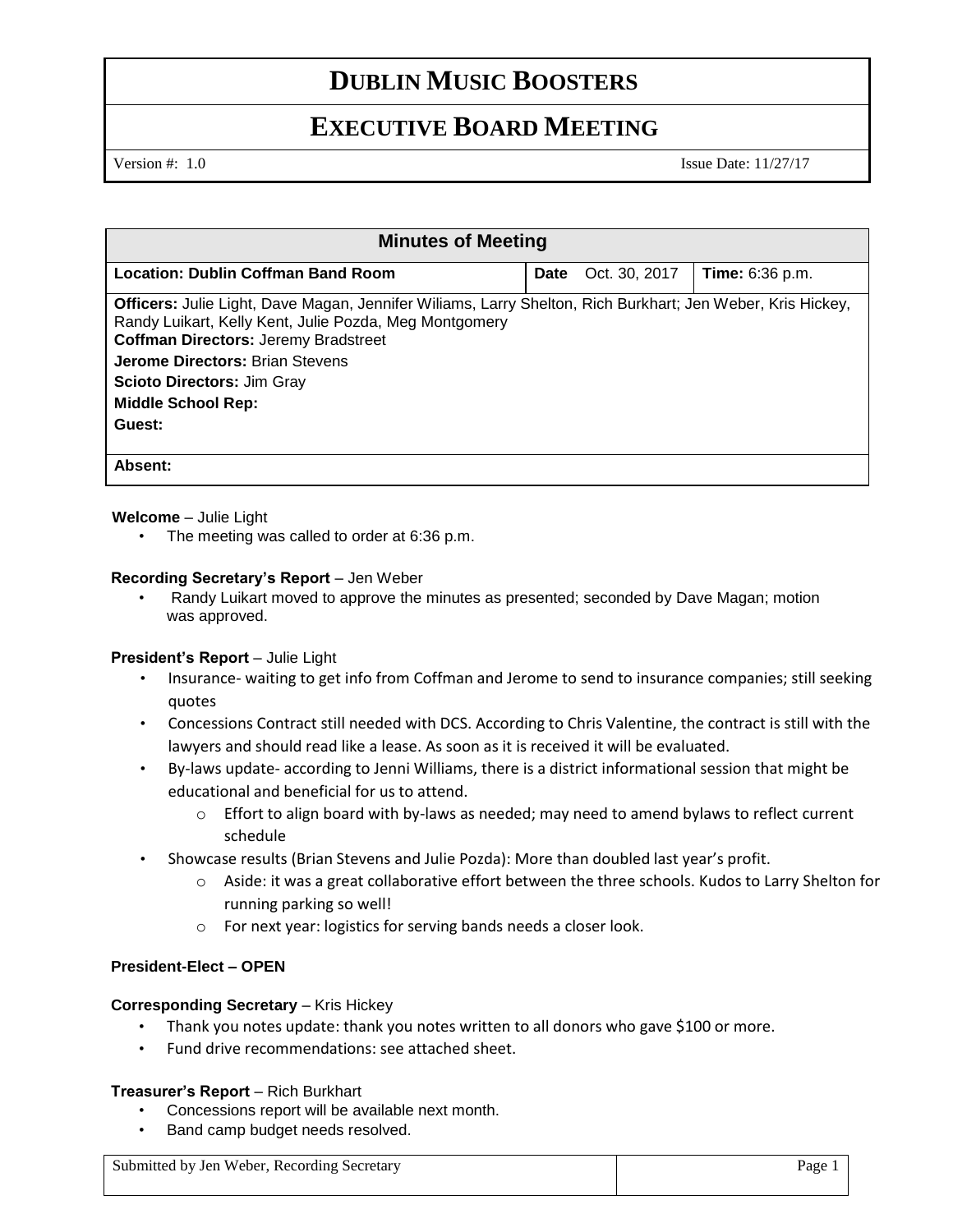# **DUBLIN MUSIC BOOSTERS**

# **EXECUTIVE BOARD MEETING**

Version #: 1.0 Issue Date: 11/27/17

## **Concessions Report** – Randy Luikart

- Event this Friday- playoffs
- As season winds down, communication between schools would be valuable for sharing resources.

### **VP Coffman** – Dave Magan

- Lots of contests: OMEA, BOA, Mid-States.
- Visit to Great Wolf Lodge this weekend
- Orchestra concert was fantastic!

### **VP Jerome – Jenni Williams**

- Jerome booster meeting coming up
- Showcase: Dublin bands were outstanding!
- Marching Mondays: restaurants donate each Monday. Chipotle is a strong supporter.
- Beethoven's closet: a place for concert band clothing to be donated
- Succession planning: some volunteers aging out

#### **VP Scioto** – Larry Shelton

• Card readers wanted in concessions, apart from personal devices

## **DIRECTOR UPDATES:**

**Mr. Bradstreet** – According to Mr. Bradstreet's dad, the band's performance was nearly perfect.

- State contest went well. Arrangements were made to allow students to attend Mr. Watabe's funeral.
- 5K went really well. Great weather
- Audition music was passed out recently.
- November 20: our band banquet
- Mid-states this week, with a stay at Great Wolf Lodge.

**Mr. Wallick**- concert a couple weeks ago went really well; orchestra/choir concert coming up Dec 12

**Mr. Stevens** – Had a great season with a great group of kids

- Some students also attended Mr. Watabe's funeral.
- Had mattress sale, best one yet!
- Concert band audition music will be passed out tomorrow
- Concert coming up December 13-14
- Happy not to care that it rained today

**Mr. Lewis** – Had state contest Saturday. One of the best work ethics seen in the band.

- Banquet coming up Nov 17
- Jazz ensemble concert this Wed; concert band concert Thursday.
- We don't have to play in playoffs

Submitted by Jen Weber, Recording Secretary Page 2